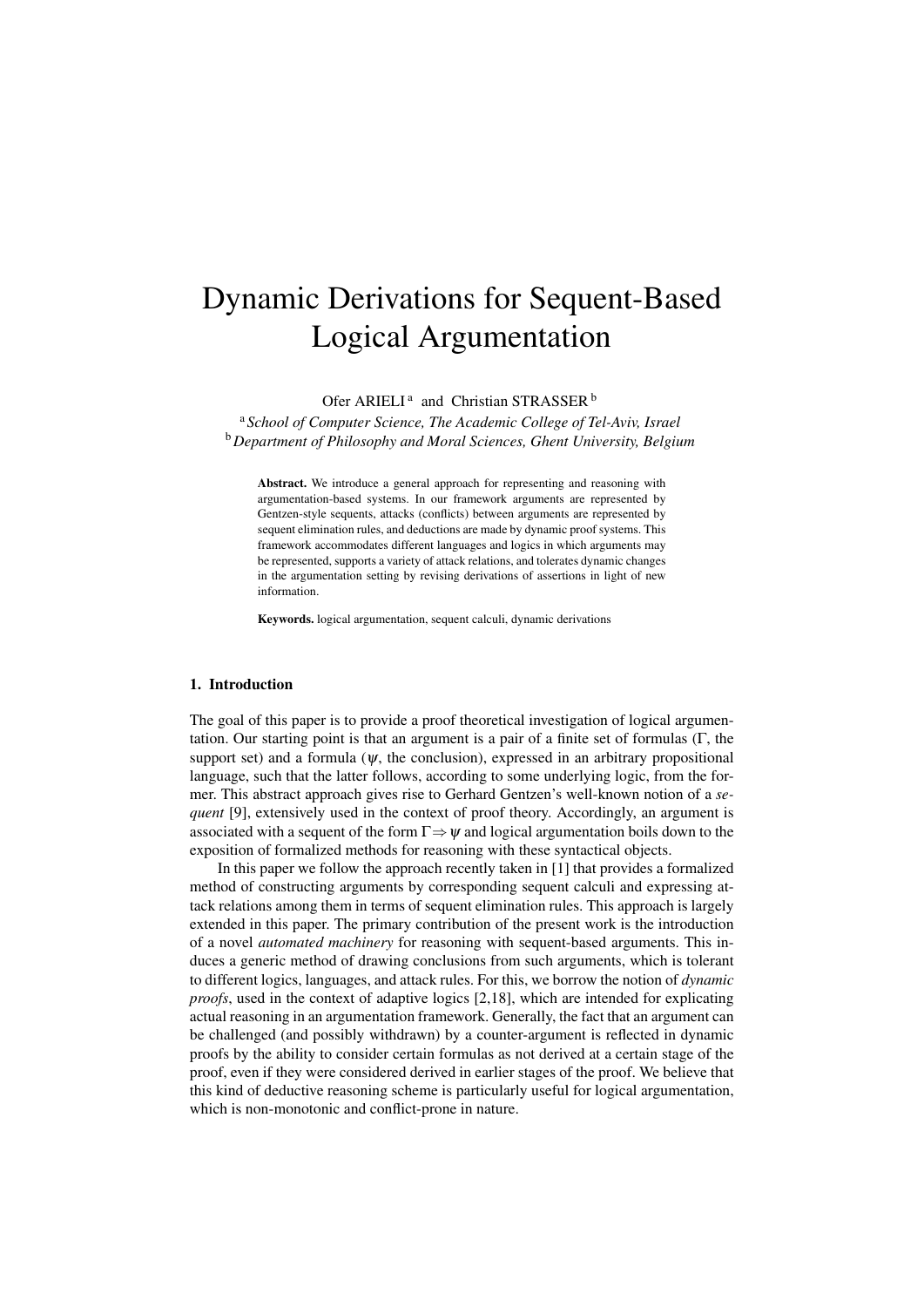## 2. Sequent-Based Logical Argumentation

Logical argumentation (sometimes called deductive argumentation) is a logic-based approach for formalizing argumentation, disagreements, and entailment relations for drawing conclusions from argumentation-based settings [3,11,14,17].

**Definition 1** [7] An *argumentation framework* is a pair  $\mathscr{AF} = \langle \text{Args}, \text{Attack} \rangle$ , where *Args* is an enumerable set of elements, called *arguments*, and *Attack* is a relation on *Args×Args* whose instances are called *attacks*.

In this paper we follow the sequent-based approach introduced in [1], extending the Besnard-Hunter approach to logical argumentation [3,4]. In particular, unlike [3,4] the underlying language may not be the standard propositional one and the underlying logic may not be classical logic.

In what follows, we shall denote by  $L$  an arbitrary propositional language. Given such a language, we fix a corresponding *logic* (sometimes called the base logic or the core logic), defined as follows.

**Definition 2** A (propositional) *logic* for a language  $\mathcal{L}$  is a pair  $\mathcal{L} = \langle \mathcal{L}, \vdash \rangle$ , where  $\vdash$  is a (Tarskian) consequence relation for  $\mathscr{L}$ , that is, a binary relation between sets of formulas and formulas in  $\mathscr{L}$ , satisfying the following conditions:

*Reflexivity*: if  $\psi \in \Gamma$  then  $\Gamma \vdash \psi$ *Monotonicity*: if  $\Gamma \vdash \psi$  and  $\Gamma \subseteq \Gamma'$ , then  $\Gamma' \vdash \psi$ *Transitivity*: if  $\Gamma \vdash \psi$  and  $\Gamma', \psi \vdash \phi$  then  $\Gamma, \Gamma' \vdash \phi$ 

In the sequel, we assume that  $\mathscr L$  contains the following connectives:

- *•* A unary connective *¬* which is a *⊢*-negation: for every atomic formula *p* of *L* it holds that  $p \nvdash \neg p$  and  $\neg p \nvdash p$ ,
- *•* A binary connective *∧* which is *⊢*-conjunctive: for every set of formulas Γ and formulas  $\psi$ ,  $\phi$  it holds that  $\Gamma \vdash \psi \land \phi$  iff  $\Gamma \vdash \psi$  and  $\Gamma \vdash \phi$ .

When  $\Gamma$  is finite, we shall denote by  $\Lambda \Gamma$  the conjunction of all the formulas in  $\Gamma$ .

#### *2.1. Arguments As Sequents*

In [1] it is argued that what really matters for an argument is that (i) its consequent would logically follow, according to the underlying logic, from the support set, and that (ii) there would be an effective way of constructing and identifying it. This gives rise to the representation of arguments by Gentzen-style sequents, as defined next.

**Definition 3** Let  $\mathscr L$  be a propositional language. An  $\mathscr L$ -*sequent* (a sequent, for short) is an expression of the form  $\Gamma \Rightarrow \Delta$ , where  $\Gamma$  and  $\Delta$  are finite sets of  $\mathscr{L}$ -formulas, and  $\Rightarrow$  is a symbol that does not appear in *L*. In what follows we shall denote Prem( $\Gamma \Rightarrow \Delta$ ) = Γ and  $Cons(\Gamma \Rightarrow \Delta) = \Delta$ .

Proof systems that operate on sequents are called *sequent calculi* [9]. A crucial property shared by all the logics considered in this paper is that they have a sound and complete sequent calculus, that is, a sequent-based proof system  $\mathfrak{C}$ , such that  $\Gamma \vdash \psi$  iff the sequent  $\Gamma \Rightarrow \psi$  is provable in  $\mathfrak{C}$ .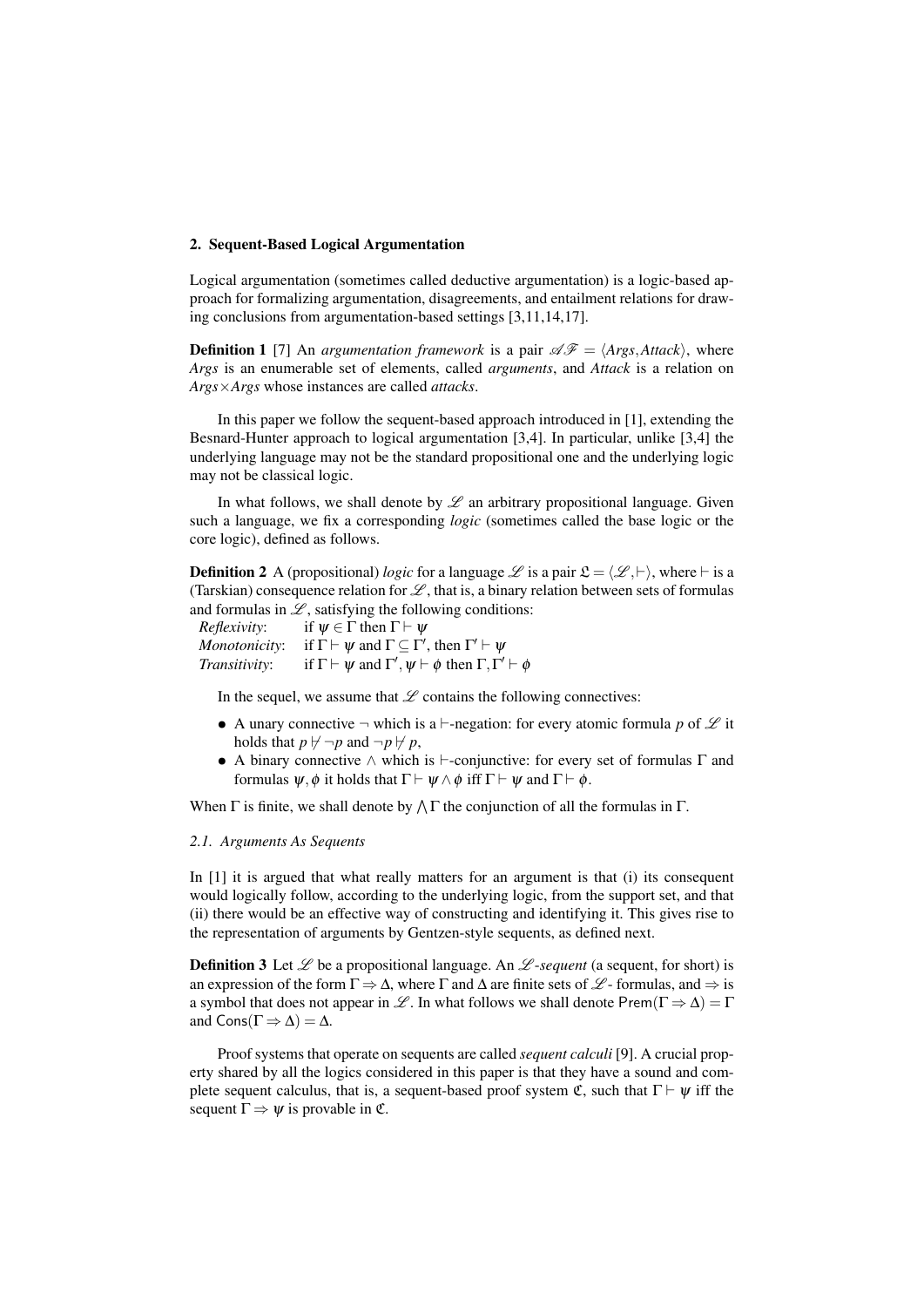**Definition 4** Let  $\mathcal{L} = \langle \mathcal{L}, \vdash \rangle$  be a propositional logic with a corresponding sequent calculus C, and let Σ be a set of formulas in *L* . An L-*argument* based on Σ is an L-sequent of the form  $\Gamma \Rightarrow \psi$ , where  $\Gamma \subseteq \Sigma$ , that is provable in  $\mathfrak{C}$ . The set of all the  $\mathfrak{L}$ -arguments that are based on  $\Sigma$  is denoted Arg<sub>c</sub>( $\Sigma$ ).

Clearly, we have the following:

**Proposition 5** *Let*  $\mathfrak{L} = \langle \mathcal{L}, \vdash \rangle$  *be a propositional logic and let*  $\Sigma$  *be a set of formulas in*  $\mathscr{L}$ *. Then*  $\Gamma \Rightarrow \psi \in \text{Arg}_{\mathfrak{L}}(\Sigma)$  *for some*  $\Gamma \subseteq \Sigma$  *iff*  $\Sigma \vdash \psi$ *.* 

## *2.2. Attacks As Elimination Rules*

Different attack relations have been considered in the literature for logical argumentation frameworks (see, e.g., [3,10,11]). In our case, attack relations are represented by *sequent elimination rules*, or *attack rules*, which allow to exclude arguments (i.e., sequents) in the presence of counter arguments, as shown in Figure 1.<sup>1</sup>

| Defeat:                                                                                                                    | [Def] $\frac{\Gamma_1 \Rightarrow \psi_1 \quad \psi_1 \Rightarrow \neg \wedge \Gamma_2 \quad \Gamma_2 \Rightarrow \psi_2}{\Gamma_2 \not\Rightarrow \psi_2}$                                                                         |
|----------------------------------------------------------------------------------------------------------------------------|-------------------------------------------------------------------------------------------------------------------------------------------------------------------------------------------------------------------------------------|
|                                                                                                                            | Compact Defeat: $[C\text{-Def}]$ $\frac{\Gamma_1 \Rightarrow \neg \bigwedge \Gamma_2 \qquad \Gamma_2 \Rightarrow \psi_2}{\Gamma_2 \not\Rightarrow \psi_2}$                                                                          |
| Direct Defeat:                                                                                                             | [D-Def] $\frac{\Gamma_1 \Rightarrow \psi_1 \quad \psi_1 \Rightarrow \neg \phi \quad \Gamma_2, \phi \Rightarrow \psi_2}{\Gamma_2, \phi \not\Rightarrow \psi_2}$                                                                      |
|                                                                                                                            | Compact Direct Defeat: [CD-Def] $\frac{\Gamma_1 \Rightarrow \neg \phi \quad \Gamma_2, \phi \Rightarrow \psi_2}{\Gamma_2, \phi \not\Rightarrow \psi_2}$                                                                              |
| Undercut:                                                                                                                  | [Ucut] $\Gamma_1 \Rightarrow \psi_1 \quad \psi_1 \Rightarrow \neg \wedge \Gamma_2 \quad \neg \wedge \Gamma_2 \Rightarrow \psi_1 \quad \Gamma_2, \Gamma'_2 \Rightarrow \psi_2$<br>$\Gamma_2, \Gamma'_2 \not\Rightarrow \psi_2$       |
|                                                                                                                            | Compact Undercut: $[C\text{-}Ucut]$ $\frac{\Gamma_1 \Rightarrow \neg \wedge \Gamma'_2 \qquad \Gamma_2, \Gamma'_2 \Rightarrow \psi_2}{\Gamma_2, \Gamma'_2 \not\Rightarrow \psi_2}$                                                   |
| Direct Undercut:                                                                                                           | [D-Ucut] $\frac{\Gamma_1 \Rightarrow \psi_1 \quad \psi_1 \Rightarrow \neg \gamma_2 \quad \neg \gamma_2 \Rightarrow \psi_1 \quad \Gamma_2, \gamma_2 \Rightarrow \psi_2}{\Gamma_2, \gamma_2 \not\Rightarrow \psi_2}$                  |
|                                                                                                                            | Canonical Undercut: $[C$ -Ucut] $\frac{\Gamma_1 \Rightarrow \psi_1 \quad \psi_1 \Rightarrow \neg \wedge \Gamma_2 \quad \neg \wedge \Gamma_2 \Rightarrow \psi_1 \quad \Gamma_2 \Rightarrow \psi_2}{\Gamma_2 \not\Rightarrow \psi_2}$ |
| Rebuttal:                                                                                                                  | [Reb] $\frac{\Gamma_1 \Rightarrow \psi_1 \quad \psi_1 \Rightarrow \neg \psi_2 \quad \neg \psi_2 \Rightarrow \psi_1 \quad \Gamma_2 \Rightarrow \psi_2}{\Gamma_2 \not\Rightarrow \psi_2}$                                             |
| Compact Rebuttal: $[C-Reb]$ $\frac{1_1 \Rightarrow \neg \psi_2 \quad 1_2 \Rightarrow \psi_2}{\Gamma_2 \Rightarrow \psi_2}$ |                                                                                                                                                                                                                                     |
| Defeating Rebuttal:                                                                                                        | [D-Reb] $\frac{\Gamma_1 \Rightarrow \psi_1 \quad \psi_1 \Rightarrow \neg \psi_2 \quad \Gamma_2 \Rightarrow \psi_2}{\Gamma_2 \not\Rightarrow \psi_2}$                                                                                |
|                                                                                                                            |                                                                                                                                                                                                                                     |

Figure 1. Sequent elimination rules

<sup>&</sup>lt;sup>1</sup>Note that the compact version of Direct Undercut is the same as Compact Direct Defeat, the compact version of Canonical Undercut is the same as Compact Defeat, and the compact version of Defeating Rebuttal is the same as Compact Rebuttal.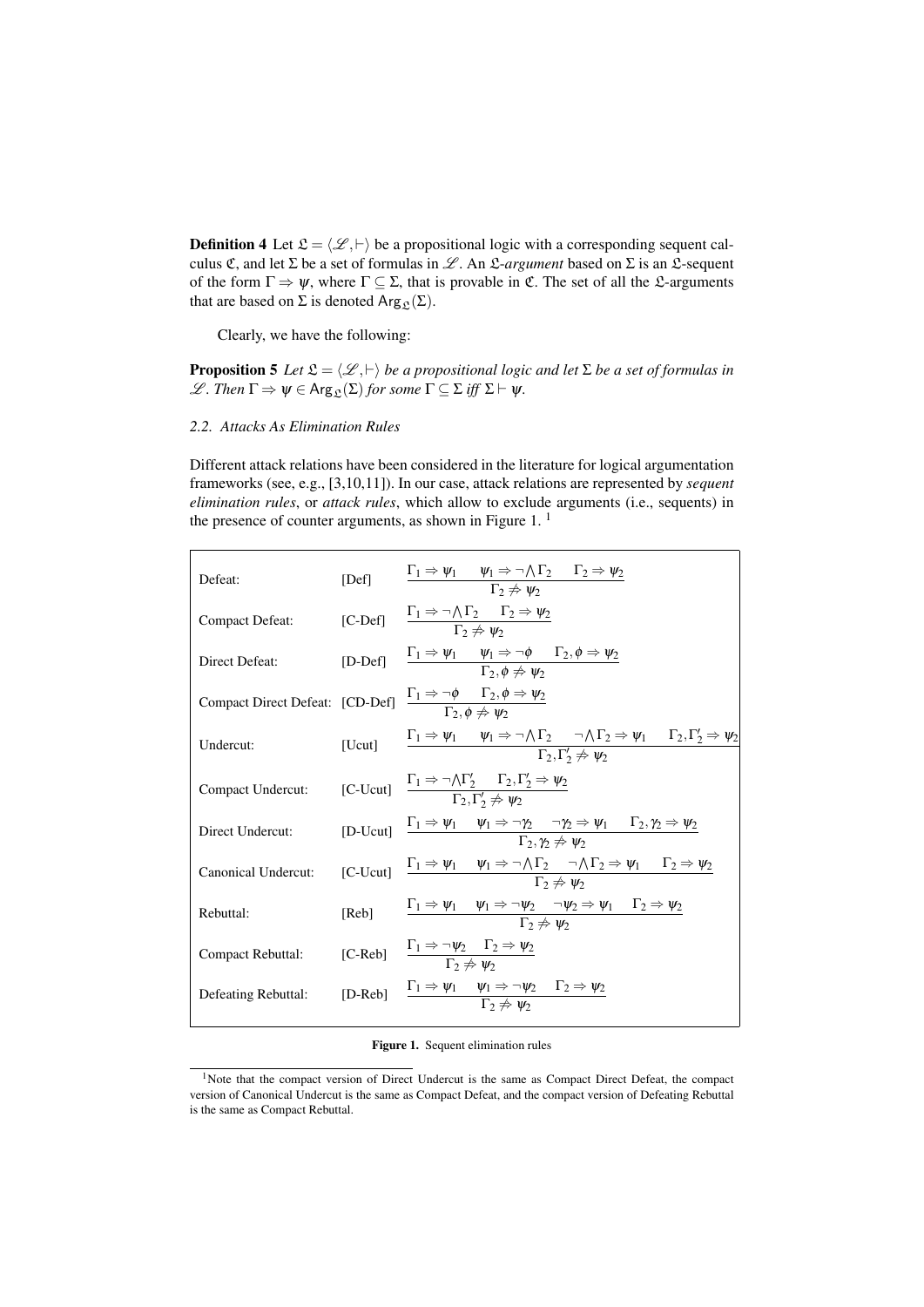Note that the conditions of each rule consist of three ingredients: the attacking argument (the leftmost sequent in the condition list of the rule), the attacked argument (the rightmost sequent in the list) and the condition for the attack (expressed by the middle sequent or sequents in the condition list).<sup>2</sup> Conclusions of sequent elimination rules are the discharging of the attacked argument. We denote by  $\Gamma \neq \Psi$  the elimination (or, the discharging) of the argument  $\Gamma \Rightarrow \psi$ . Alternatively, *s* denotes the discharging of *s*.

**Definition 6** Let Arg<sub>c</sub>( $\Sigma$ ) be a set of  $\mathcal{L}$ -arguments,  $\mathfrak{C}$  a sequent calculus for  $\mathcal{L}$ , and  $\mathcal{R}$ an elimination rule of the form  $\frac{\Gamma_1 \Rightarrow \Delta_1 \dots \Gamma_n \Rightarrow \Delta_n}{\Gamma_n \neq \Delta_n}$ . We say that  $s_1 \in \text{Arg}_{\mathcal{L}}(\Sigma)$  *R*-attacks  $s_2 \in$  $\text{Arg}_{\mathcal{L}}(\Sigma)$ , if there is a substitution  $\theta$  such that  $s_1 = \theta(\Gamma_1) \Rightarrow \theta(\Delta_1)$ ,  $s_2 = \theta(\Gamma_n) \Rightarrow \theta(\Delta_n)$ , and for each  $1 < i < n$ ,  $\theta(\Gamma_i) \Rightarrow \theta(\Delta_i)$  is provable in  $\mathfrak{C}$ .

The previous definitions yield a Dung-style argumentation framework [7]:

**Definition 7** A *logical argumentation framework* for a set of formulas Σ, based on a logic L and the rules in AttackRules, is the pair  $\mathscr{AF}_{\mathfrak{L}}(\Sigma) = \langle \text{Arg}_{\mathfrak{L}}(\Sigma), \text{Attack} \rangle$ , where  $(s_1, s_2)$  ∈ *Attack* iff there is  $\mathcal{R}$  ∈ AttackRules such that  $s_1$   $\mathcal{R}$ -attacks  $s_2$ .

In what follows, somewhat abusing the notations, we shall sometimes identify *Attack* with AttackRules.

# 3. Argumentation by Dynamic Derivations

The uniform representation of rules for constructing arguments and for eliminating them implies that argument derivations may be performed by the same sequent manipulation systems. In our framework this is done by *dynamic proof systems*, which were developed and used in the context of adaptive logics (see [2] and the section on related work below).

**Notation 8** A (proof) *tuple* is a quadruple  $\langle i, s, J, C \rangle$ , where *i* (the tuple's index) is a natural number, *s* (the tuple's sequent) is either a sequent or an eliminated sequent, J (the tuple's justification) is a string, and C (the tuple's condition) is a set of sequents.

In what follows tuples denote proof steps in dynamic derivations. Tuple's conditions are used to keep track of the assumptions along the derivation. This facilitates the modeling of attacks in the dynamic derivations as defined next.

**Definition 9** Let  $\mathscr{AF}_{\mathfrak{L}}(\Sigma) = \langle \text{Arg}_{\mathfrak{L}}(\Sigma), \text{Attack} \rangle$  be a logical argumentation framework based on a logic  $\mathfrak{L} = \langle \mathcal{L}, \vdash \rangle$ , and let  $\mathfrak{C}$  be a sound and complete sequent calculus for L. A *dynamic*  $\mathscr{AF}_{\mathfrak{L}}(\Sigma)$ *-derivation* based on  $\mathfrak{C}$  (an  $\mathscr{AF}^{\mathfrak{C}}_{\mathfrak{L}}(\Sigma)$ *-derivation*, for short) is a sequence of tuples  $\langle i, s, J, C \rangle$  (also called *derivation steps* or *proof steps*), where a valid tuple is a tuple of one of the following forms:

• Suppose that  $\mathscr R$  is an inference rule in  $\mathfrak C$  of the form

$$
\frac{\Gamma_1 \Rightarrow \Delta_1 \dots \Gamma_n \Rightarrow \Delta_n}{\Gamma \Rightarrow \Delta}
$$

<sup>&</sup>lt;sup>2</sup>The only exceptions are the compact rules, in which there are only two conditions representing the attacking sequent and the attacked sequent.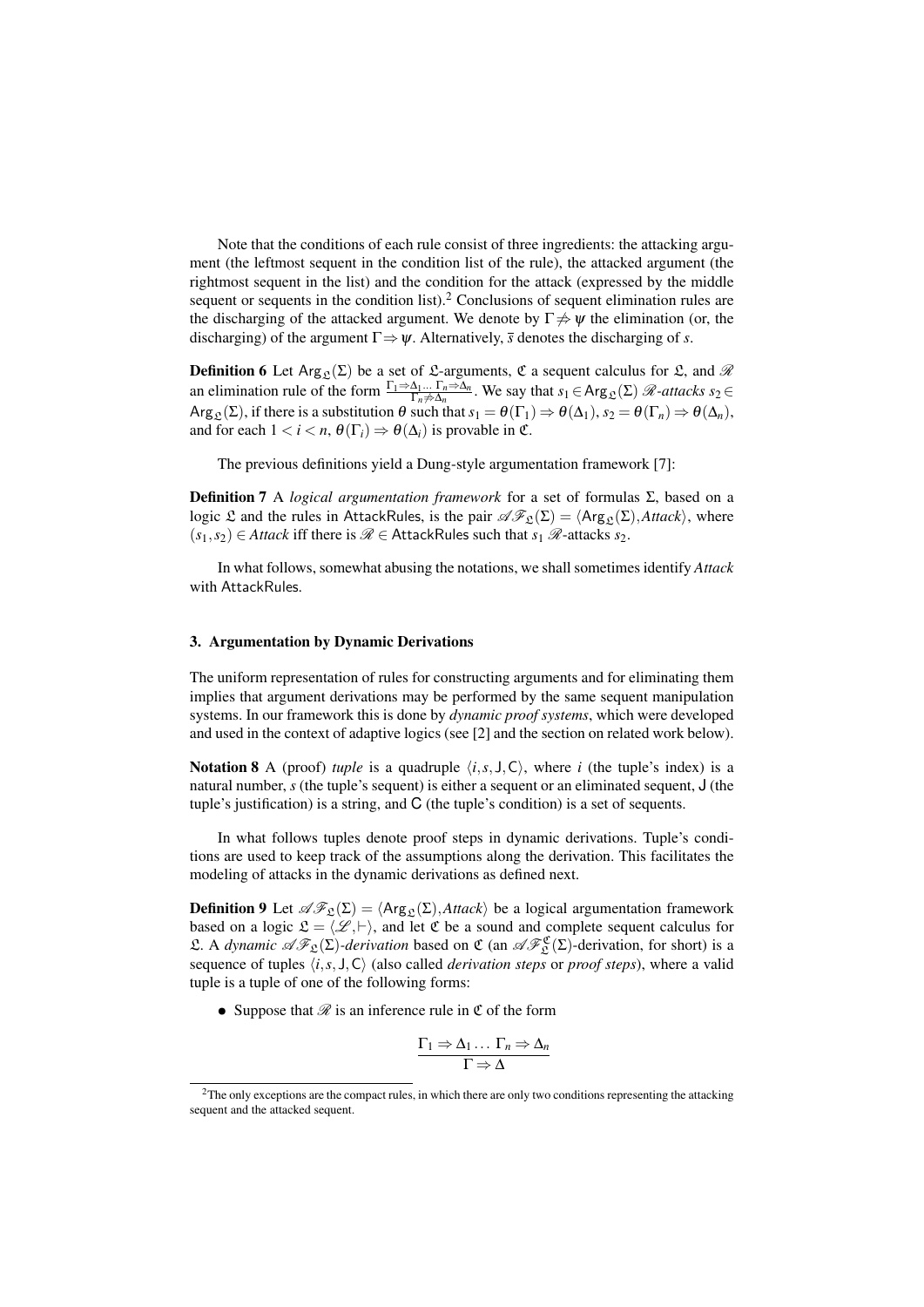and that  $\theta$  is an  $\mathcal{L}$ -substitution such that for every  $1 \leq k \leq n$  there is a valid tuple  $\langle i_k, s_k, J_k, C_k \rangle$  in which  $s_k$  is the sequent  $\theta(\Gamma_k) \Rightarrow \theta(\Delta_k)$ .

Then  $\langle l, \theta(\Gamma) \Rightarrow \theta(\Delta), J, C \rangle$  is a valid tuple for  $l > \max(i_1, \ldots, i_n)$ ,  $J = \mathscr{B}; i_1, \ldots, i_n$ ", and  $C = C_1 \cup ... \cup C_n \cup {\theta(\Gamma)} \Rightarrow \theta(\Delta)$ <sup>3</sup>.

*•* Suppose that *R* is a sequent elimination rule in *Attack*, which is of the form

$$
\frac{\Gamma_1 \Rightarrow \Delta_1 \dots \Gamma_n \Rightarrow \Delta_n}{\Gamma_n \not\Rightarrow \Delta_n}
$$

and that  $\theta$  is an  $\mathcal{L}$ -substitution such that for every  $1 \leq k \leq n$  there is a valid tuple  $\langle i_k, s_k, J_k, C_k \rangle$  in which  $s_k$  is the sequent  $\theta(\Gamma_k) \Rightarrow \theta(\Delta_k)$ , and  $s_1, s_n \in \text{Arg}_{\mathcal{L}}(\Sigma)$ .

Then  $\langle l, \theta(\Gamma_n) \neq \theta(\Delta_n), J, C \rangle$  is a valid tuple for  $l > \max(i_1, \ldots, i_n)$ ,  $J =$ " $\mathscr{R}: i_1, \ldots, i_n$ ", and  $C = \{ s \in C_1 \mid \text{Prem}(s) \subseteq \text{Prem}(s_1) \}.$ 

Note 10 Sequent elimination rules are restricted to attacking and attacked Σ-based arguments only, to prevent situations in which, e.g.,  $\neg p \Rightarrow \neg p$  attacks  $p \Rightarrow p$  although  $\Sigma = \{p\}$ . This restriction is not imposed on sequent construction rules, whose role is to introduce £-valid sequents (thus, e.g., when £ is classical logic, the argument  $\Rightarrow$  *r* $\lor$   $\neg$  *r* is producible also for  $r \notin$  Atoms( $\Sigma$ ). This is due to the fact that  $r \Rightarrow r$  is derivable although it is not a  $\Sigma$ -based argument).

Another difference in the applications of these rules is that the condition set of a tuple with a 'positive' (non-eliminated) sequent contains all the condition sequents in the applied rule. In contrast, the condition set of a tuple with an eliminated sequent consists only of the sequents that (i) appear in the condition set of the attacker, and (ii) share premises with the attacker.

As usual in dynamic proof systems, marks are attached to tuples with conditions that are considered unsafe.

**Definition 11** Let  $\langle T_1, T_2, \ldots, T_n \rangle$  be an  $\mathscr{AF}_{\mathfrak{L}}^{\mathfrak{C}}(\Sigma)$ -derivation.

- A tuple  $T_i = \langle i, s_i, J_i, C_i \rangle$  is *marked* (as unsafe) by a tuple  $T_j = \langle j, \overline{s_j}, J_j, C_j \rangle$ , if  $j > i$ ,  $s_j \in \mathsf{C}_i$ , and  $\mathsf{Prem}(s_j) \subseteq \mathsf{Prem}(s_i)$ .<sup>4</sup>
- A marked tuple  $T_i = \langle i, s_i, J_i, C_i \rangle$  is *unmarked* iff for every tuple  $T_k = \langle k, \overline{s_k}, J_k, C_k \rangle$ by which  $T_i$  is marked there is a tuple  $T_j = \langle j, \overline{s_j}, J_j, C_j \rangle$ , such that  $k < j$  and  $s_j \in \mathsf{C}_k$ .

Intuitively, a marking of a tuple is caused by an attack on its sequent or on a sequent in its set of conditions. An unmarking is done when the tuple's argument is defended (that is, when its attackers are counter-attacked). Note that a sequent may be the argument of different tuples with different indices and possibly different conditions and justifications. This means that the same argument may get marked in the context of some tuples but not in the context of other tuples in the same proof. In what follows, when saying that an argument is marked we shall actually refer to its marked tuple, whenever that tuple is clear from the context.

<sup>&</sup>lt;sup>3</sup>Here, axioms are treated as inference rules without conditions, i.e., they are rules of the form  $\frac{}{\Gamma \Rightarrow \Delta}$ .

 $4$ Recall that  $\bar{s}$  denotes the discharging of *s*.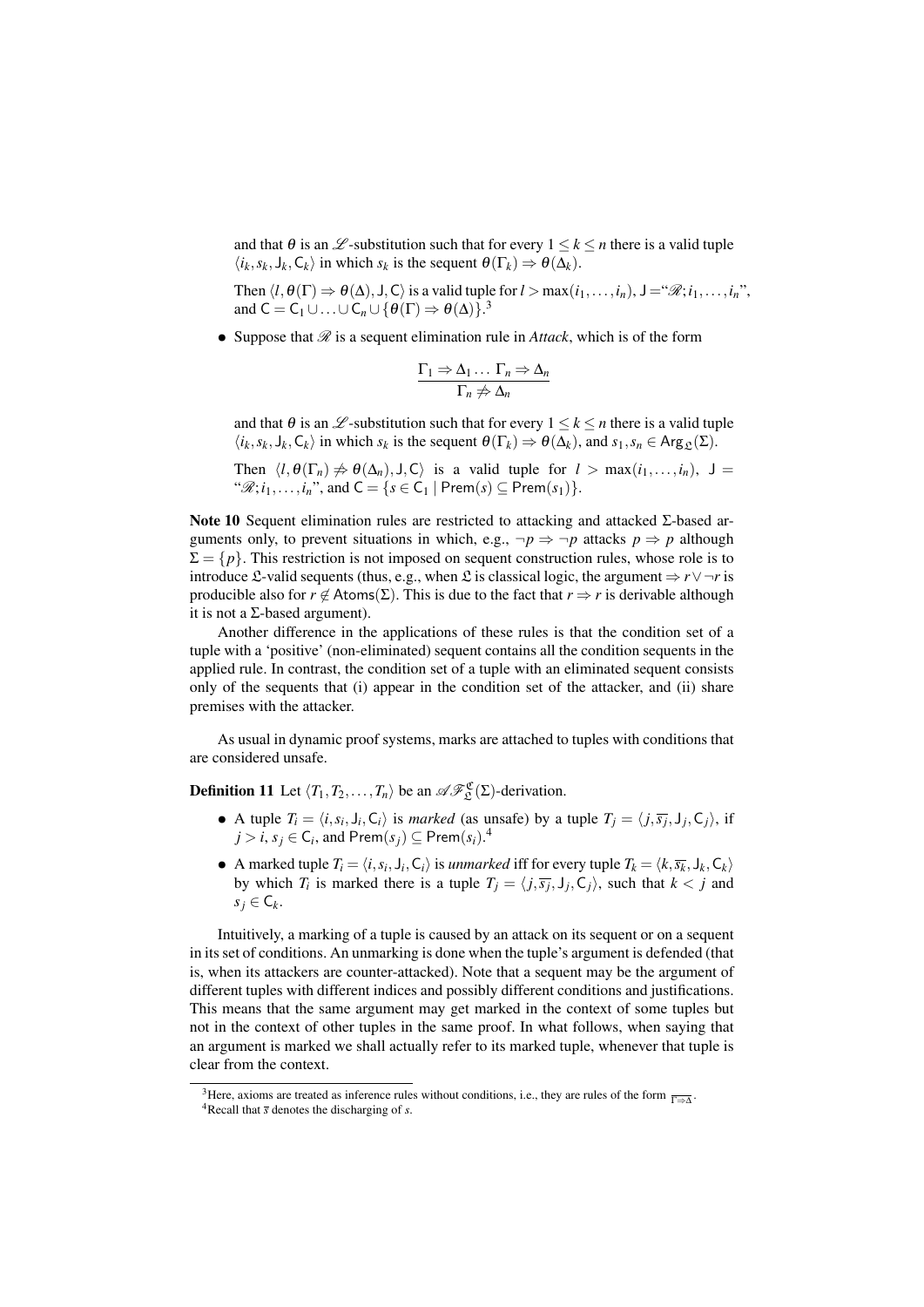**Definition 12** A *marking*  $\mathscr{AF}_{\mathfrak{L}}^{\mathfrak{C}}(\Sigma)$ -derivation is an  $\mathscr{AF}_{\mathfrak{L}}^{\mathfrak{C}}(\Sigma)$ -derivation of the form  $\mathscr{D} = \langle T_1, T_2, \ldots, T_n \rangle$ , where:

- 1. After each production of a valid tuple  $T_i$ , marking and unmarking with respect to *T*<sup>*i*</sup> is done on the sequence  $\langle T_1, T_2, \ldots, T_{i-1} \rangle$  according to Definition 11.
- 2. Tuples of the form  $\langle i, \overline{s}, J, C \rangle$ , obtained by an application of an attack rule  $\mathcal{R}$ , may be added to the derivation unless there is a tuple  $T_k = \langle k, \Rightarrow \neg \land \Omega, J_k, C_k \rangle$  such that  $k < i$  and  $\Omega \subseteq \bigcup \{ \text{Prem}(s') \mid s' \in \mathsf{C} \}.$

The condition in the application of sequent eliminating rules (Item 2 above) is called ISM (Inconsistent Supports Maintenance). It simply blocks the introduction of elimination tuples that are based on premises that have already been shown to be inconsistent.

The outcomes of a marking  $\mathscr{AF}^{\mathfrak{C}}_{\mathfrak{L}}(\Sigma)$ -derivation are defined next.

**Definition 13** A sequent *s* is *finally derived* in a marking  $\mathscr{AF}_{\mathfrak{L}}^{\mathfrak{C}}(\Sigma)$ -derivation  $\mathscr{D}$  if  $T(s) = \langle i, s, J, C \rangle$  is an unmarked tuple in  $\mathcal{D}$ , and  $\mathcal{D}$  cannot be extended to a marking  $\mathscr{A}\mathscr{F}_{\mathfrak{L}}^{\mathfrak{C}}(\Sigma)$ -derivation in which  $T(s)$  is marked.<sup>5</sup>

Proposition 14 *If a sequent is finally derived in D then it is finally derived in any extension of D.*

**Proof.** Suppose that *s* is finally derived in  $\mathscr{D}$  but it is not finally derived in some extension  $\mathscr{D}'$  of  $\mathscr{D}$ . This means that there is some extension  $\mathscr{D}''$  of  $\mathscr{D}'$  in which *s* is marked. Since  $\mathscr{D}$ <sup>*''*</sup> is also an extension of  $\mathscr{D}$ , we get a contradiction to the final derivability of *s* in  $\mathscr{D}$ .  $\Box$ 

**Definition 15** Let  $\mathcal{L} = \langle \mathcal{L}, \vdash \rangle$  be a logic,  $\mathcal{L}$  a sound and complete sequent calculus for  $\mathcal{L}$ ,  $\Sigma$  a set of formulas in  $\mathscr{L}$ , and  $\mathscr{AF}_\Sigma(\Sigma) = \langle \text{Arg}_{\Sigma}(\Sigma), \text{Attack} \rangle$  a corresponding argumentation framework. We denote by Σ*|∼*<sub>C</sub>*,Attack* ψ that there is a marking  $\mathscr{AF}^{\mathfrak{C}}_{\mathfrak{L}}(\Sigma)$ -derivation based on  $\mathfrak C$  and *Attack*, in which  $\Gamma \Rightarrow \psi$  is finally derived, for some  $\Gamma \subseteq \Sigma$ . When  $\mathfrak C$  and *Attack* are clear from the context we shall sometimes abbreviate  $\sim$ <sub>C</sub>*,Attack* by  $\sim$ .

## 4. Examples and Discussion

In this section we use some simple examples for demonstrating dynamic derivations and for presenting entailment relations that are induced by logical argumentation frameworks, as described in the previous section.

#### *4.1. Argumentation Based On Classical Logic*

Some logical argumentation frameworks considered in the literature are based on classical logic (see, e.g., [4]). In our case, the corresponding logical argumentation frameworks are of the form  $\mathscr{AF}_{CL}(\Sigma)$ , where  $CL = \langle \mathscr{L}, \vdash_{cl} \rangle$  is classical logic and  $\mathscr{L}$  is a propositional language with the standard interpretations for its connectives. The sound and complete sequent calculi used in this case is usually Gentzen's *LK*, given in Figure 2.

<sup>&</sup>lt;sup>5</sup>A marking  $\mathscr{AF}_{\mathfrak{L}}^{\mathfrak{C}}(\Sigma)$ -derivation  $\mathscr{D}'$  extends a marking  $\mathscr{AF}_{\mathfrak{L}}^{\mathfrak{C}}(\Sigma)$ -derivation  $\mathscr{D}$  if, viewed as  $\mathscr{AF}_{\mathfrak{L}}^{\mathfrak{C}}(\Sigma)$ derivations (without markings), *D* is a prefix of *D′* .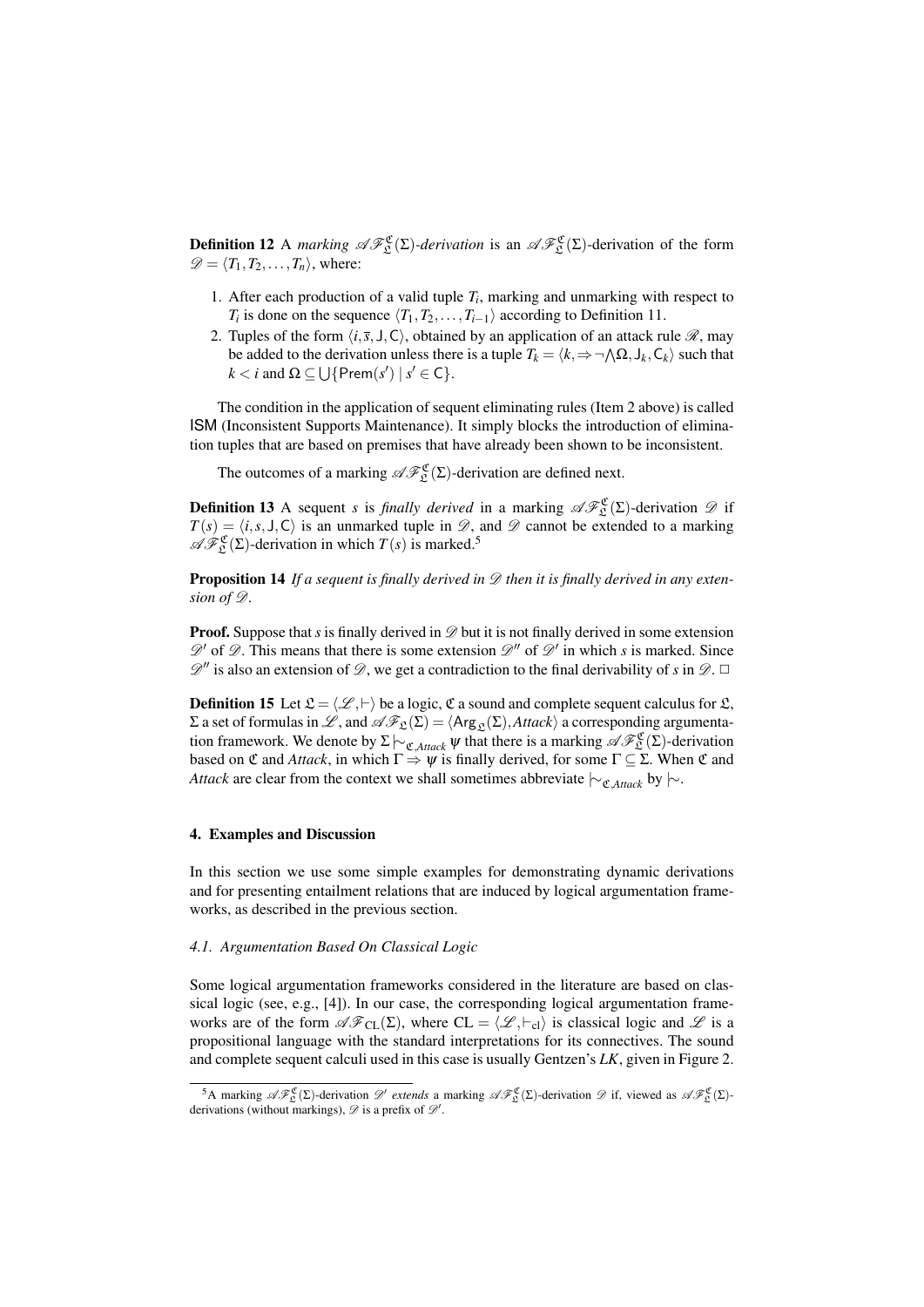| Axioms: $\psi \Rightarrow \psi$                                                                                                                               |                                                                                                                                           |  |  |  |  |  |
|---------------------------------------------------------------------------------------------------------------------------------------------------------------|-------------------------------------------------------------------------------------------------------------------------------------------|--|--|--|--|--|
| <b>Structural Rules:</b>                                                                                                                                      |                                                                                                                                           |  |  |  |  |  |
| Weakening:                                                                                                                                                    | $\Gamma \Rightarrow \Delta$<br>$\overline{\Gamma,\Gamma'}\Rightarrow\Delta,\Delta'$                                                       |  |  |  |  |  |
| Cut:                                                                                                                                                          | $\frac{\Gamma_1 \Rightarrow \Delta_1, \psi \quad \Gamma_2, \psi \Rightarrow \Delta_2}{\Gamma_1, \Gamma_2 \Rightarrow \Delta_1, \Delta_2}$ |  |  |  |  |  |
| <b>Logical Rules:</b>                                                                                                                                         |                                                                                                                                           |  |  |  |  |  |
| $[\wedge \Rightarrow]$ $\frac{1}{\Gamma}$ $\frac{\psi, \varphi \Rightarrow \Delta}{\psi \wedge \varphi \Rightarrow \Delta}$                                   | $[\Rightarrow \wedge]$ $\frac{1 \Rightarrow \Delta, \psi \quad 1 \Rightarrow \Delta, \phi}{\Gamma \Rightarrow \Delta, \psi \wedge \phi}$  |  |  |  |  |  |
| $[\vee \Rightarrow] \quad \frac{\Gamma, \psi \Rightarrow \Delta \quad \Gamma, \varphi \Rightarrow \Delta}{\Gamma \quad \psi \lor \varphi \Rightarrow \Delta}$ | $[\Rightarrow \vee]$ $\frac{1 \Rightarrow \Delta, \psi, \varphi}{\Gamma \Rightarrow \Delta, \psi \vee \varphi}$                           |  |  |  |  |  |
| $[\Box \Rightarrow] \quad \frac{1 \Rightarrow \psi, \Delta \quad 1, \phi \Rightarrow \Delta}{\Gamma \quad \psi \supset \phi \Rightarrow \Delta}$              | $[\Rightarrow]$ $\frac{1, \psi \Rightarrow \varphi, \Delta}{\Gamma \Rightarrow \psi \Rightarrow \varphi, \Delta}$                         |  |  |  |  |  |
| $\left[\neg \Rightarrow\right]$ $\frac{1 \Rightarrow \Delta, \psi}{\Gamma, \neg \psi \Rightarrow \Delta}$                                                     | $[\Rightarrow \neg]$ $\frac{1, \psi \Rightarrow \Delta}{\Gamma \Rightarrow \Delta \neg \psi}$                                             |  |  |  |  |  |
|                                                                                                                                                               |                                                                                                                                           |  |  |  |  |  |

Figure 2. The proof system *LK*

**Example 16** Consider a logical argumentation for  $\Sigma_1 = \{p, \neg p, q\}$ , in which Undercut is its single attack rule. Figure 3 shows a marking derivation with respect to this framework. In this figure, asterisks indicate marked tuples and the brackets indicate at which stages the markings are active. To improve readability, we omit the tuple signs in all the derivations in this section. Also, to shorten the derivations a bit, applications of Weakening are sometime omitted, and in the applications of elimination rules we refer only to the attacking and the attacked sequents, omitting the other sequents.<sup>6</sup>

| 1        | $p \Rightarrow p$                     | Axiom                                          | $\{p \Rightarrow p\}$           | $\star$ [3] |
|----------|---------------------------------------|------------------------------------------------|---------------------------------|-------------|
| 2        | $\neg p \Rightarrow \neg p$           | Axiom                                          | $\{\neg p \Rightarrow \neg p\}$ | $\star$ [4] |
| 3        | $p \not\Rightarrow p$                 | Undercut; 2, 1 $\{\neg p \Rightarrow \neg p\}$ |                                 |             |
| 4        | $\neg p \nRightarrow \neg p$          | Undercut; 1, 2 $\{p \Rightarrow p\}$           |                                 |             |
| $\cdots$ |                                       |                                                |                                 |             |
| i        | $\Rightarrow \neg(p \land \neg p)$ () |                                                | $\{\}$                          |             |
| $i+1$    | $q \Rightarrow q$                     | Axiom                                          | ${q \Rightarrow q}$             |             |

Figure 3. A marking derivation for Example 16

<sup>6</sup>Thus, for instance, for applying Undercut in Line 3 of the proof in Figure 3, we implicitly rely on the fact that both  $p \Rightarrow \neg \neg p$  and  $\neg \neg p \Rightarrow p$  are derivable in *LK*.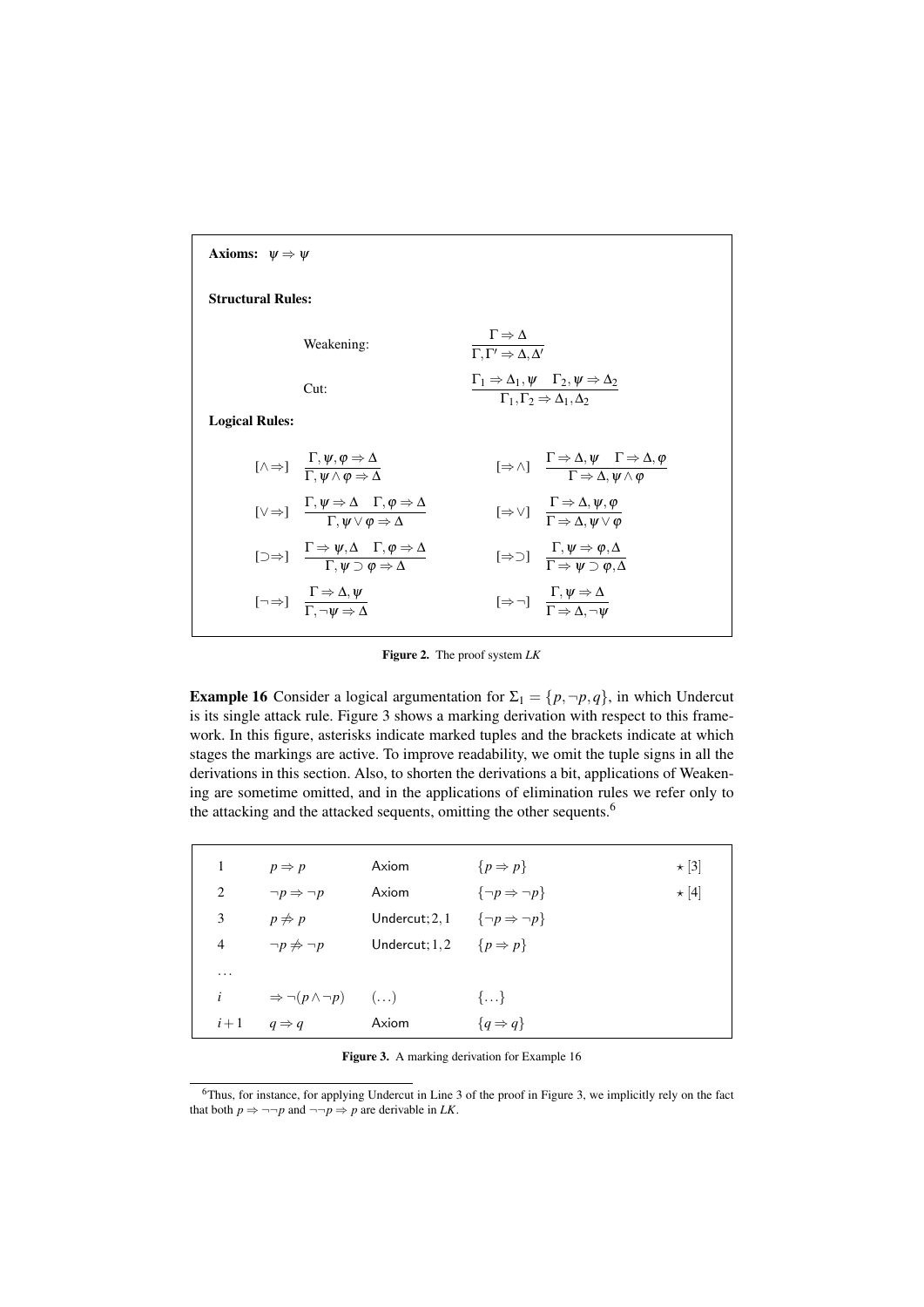The following notes are in order here:

- At Step 3 of the proof, Tuple 1 is marked by Tuple 3. Then, at Step 4 of the proof, Tuple 4 unmarks Tuple 1 and marks Tuple 2 instead. As a consequence, in every extension of the proof above either Tuple 1 or Tuple 2 will be marked. Whenever one extends the proof to unmark one of these tuples, the proof can be further extended to unmark the other tuple. Hence, neither  $p \Rightarrow p$  nor  $\neg p \Rightarrow \neg p$  is finally derivable, which implies that  $\Sigma_1 \not\sim p$  and  $\Sigma_1 \not\sim \neg p$ . This is intuitively explained by the fact that the information about  $p$  (and about  $\neg p$ ) is not classically consistent, thus it is not reliable, and so it is not derivable.
- Tuple  $i+1$ , whose sequent is  $q \Rightarrow q$ , cannot be marked by  $p, \neg p \Rightarrow \neg q$  (although the latter is derivable in *LK*), since Tuple *i*, whose sequent is  $\Rightarrow \neg(p \land \neg p)$  'defends' *q ⇒ q*. Indeed, in this case Undercut is not applicable due to Condition ISM in Definition 12. Other potential attacks on  $q \Rightarrow q$  are blocked by restricting the attacking sequents to  $\Sigma$ -arguments. It follows, then, that  $q \Rightarrow q$  is finally derived in the proof above, and so  $\Sigma_1 \sim q$ . This is intuitively explained by the fact that there are no indications that *q* is related to the inconsistency in  $\Sigma_1$ .

**Example 17** Consider the set  $\Sigma_2 = \{p, q, \neg(p \wedge q)\}\$ . This time, none of the formulas in  $\Sigma_2$  is derivable, since in CL each pair of assertions in  $\Sigma_2$  attack the third one by Undercut (see Tuples 5,  $i+1$ , and  $j+1$  in the derivation of Figure 4). Again, we denote by asterisks the tuples that are marked at some stage of the derivation (For instance, Tuple 3 is marked between Stage 5 and Stage  $i$ . At Stage  $i+1$  it is unmarked because one of the conditions of its attacker, Tuple 4, is marked).

| 1              | $p \Rightarrow p$                                                | Axiom                         | $\{p \Rightarrow p\}$                                                                                                     | $^\star$ |
|----------------|------------------------------------------------------------------|-------------------------------|---------------------------------------------------------------------------------------------------------------------------|----------|
| 2              | $q \Rightarrow q$                                                | Axiom                         | ${q \Rightarrow q}$                                                                                                       | $^\star$ |
| 3              | $\neg (p \land q) \Rightarrow \neg (p \land q)$                  | Axiom                         | $\{\neg (p \land q) \Rightarrow \neg (p \land q)\}\$                                                                      | $^\star$ |
| $\overline{4}$ | $p,q \Rightarrow (p \land q)$ $\Rightarrow \land \exists$ , 1, 2 |                               | $\{p \Rightarrow p, q \Rightarrow q, p, q \Rightarrow p \land q\}$                                                        | $^\star$ |
| 5              | $\neg (p \land q) \nRightarrow \neg (p \land q)$ Undercut; 4, 3  |                               | $\{p \Rightarrow p, q \Rightarrow q, p,q \Rightarrow p \land q\}$                                                         |          |
|                | .                                                                |                               |                                                                                                                           |          |
| $\dot{i}$      |                                                                  |                               | $p, \neg(p \land q) \Rightarrow \neg q$ (); 1,3 $\{p \Rightarrow p, \neg(p \land q) \Rightarrow \neg(p \land q), \dots\}$ | $\star$  |
|                | $i+1 \quad q \neq q$                                             | Undercut; $i, 2$ {}           |                                                                                                                           |          |
|                | .                                                                |                               |                                                                                                                           |          |
|                | $q, \neg(p \land q) \Rightarrow \neg p$ (); 2, 3                 |                               | $\{q \Rightarrow q, \neg(p \land q) \Rightarrow \neg(p \land q), \ldots\}$                                                |          |
|                | $j+1$ $p \neq p$                                                 | Undercut; $j, 1 \{ \ldots \}$ |                                                                                                                           |          |
|                |                                                                  |                               |                                                                                                                           |          |

Figure 4. A marking derivation for Example 17

#### *4.2. Logical Argumentation Based On LP*

It is interesting to see how the entailments of Definition 15 behave with respect to base logics other than classical logic. Below, we demonstrate one such case, where the base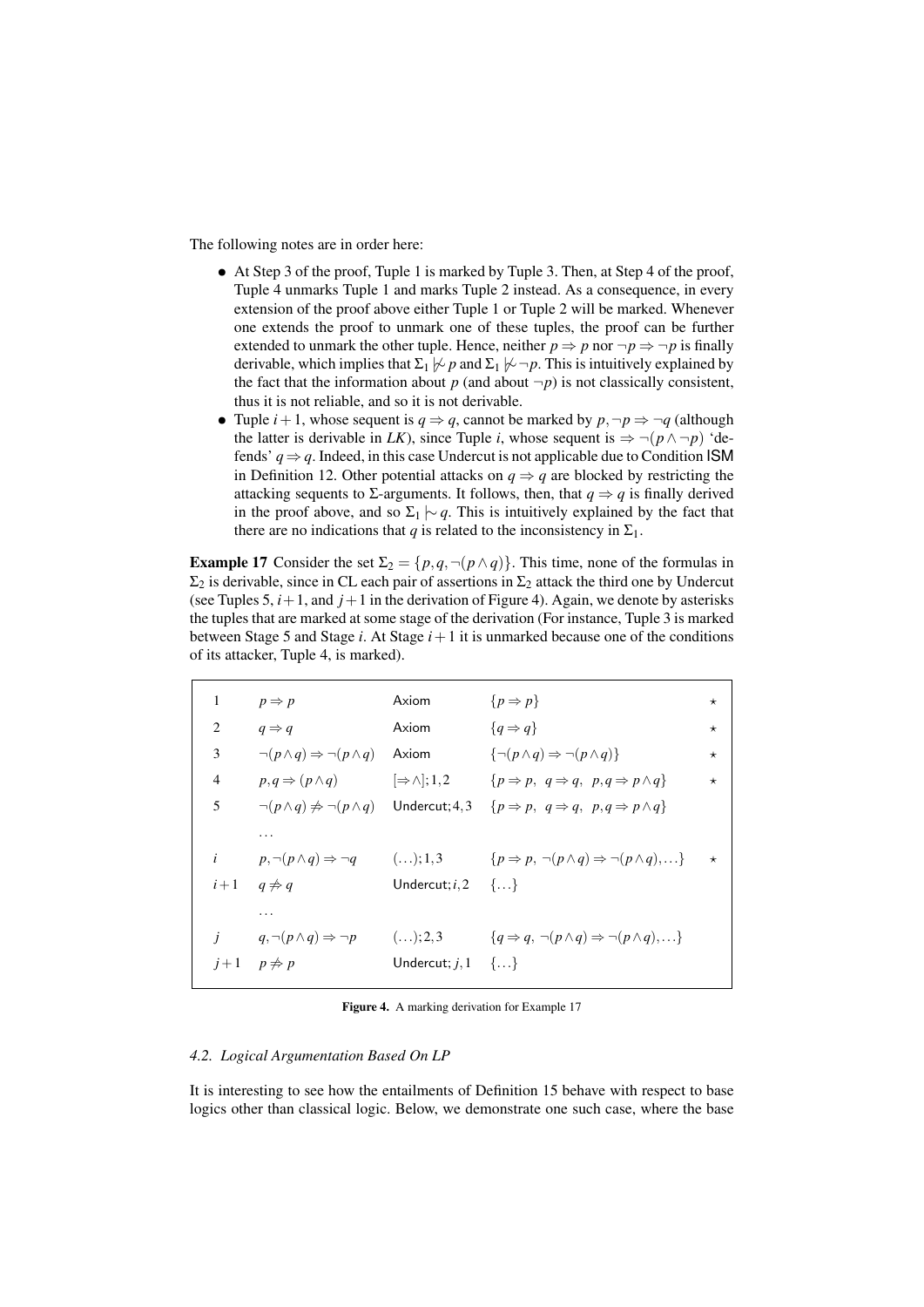logic is Priest's 3-valued logic LP [16]. This logic is based on the language of *{∧,∨,¬}* where *∧*, *∨*, and *¬* are, respectively, Kleene's 3-valued conjunction, disjunction and negation whose interpretations are given by the minimum, maximum, and the order reversing functions (respectively) on the lattice  $F < I < T$ . Intuitively, the truth values *T* and *F* correspond to the classical values of truth and falsity. The designated elements in this case (those that represent true assertions) are *T* and *I*. A sound and complete proof systems for LP is obtained by adding to *LK* the axiom schemata  $\Rightarrow$  *p*,  $\neg$ *p* and replacing the negation rules  $\lceil \rightarrow \rangle$  and  $\lceil \rightarrow \rightarrow \rangle$  by the logical rules of Figure 5.

$$
\begin{array}{llll}\n[\neg\neg\Rightarrow] & \frac{\Gamma, \phi \Rightarrow \Delta}{\Gamma, \neg\neg\phi \Rightarrow \Delta} & [\Rightarrow \neg\neg] & \frac{\Gamma \Rightarrow \Delta, \phi}{\Gamma \Rightarrow \Delta, \neg\neg\phi} \\
[\neg \wedge \Rightarrow] & \frac{\Gamma, \neg\phi \Rightarrow \Delta}{\Gamma, \neg(\phi \land \psi) \Rightarrow \Delta} & [\Rightarrow \neg \wedge] & \frac{\Gamma \Rightarrow \Delta, \neg\phi, \neg\psi}{\Gamma \Rightarrow \Delta, \neg(\phi \land \psi)} \\
[\neg \vee \Rightarrow] & \frac{\Gamma, \neg\phi, \neg\psi \Rightarrow \Delta}{\Gamma, \neg(\phi \lor \psi) \Rightarrow \Delta} & [\Rightarrow \neg \vee] & \frac{\Gamma \Rightarrow \Delta, \neg\phi, \Gamma \Rightarrow \Delta, \neg\psi}{\Gamma \Rightarrow \Delta, \neg(\phi \lor \psi)}\n\end{array}
$$

Figure 5. Negation rules for LP

**Example 18** Let's reconsider the set of assertions  $\Sigma_1 = \{p, \neg p, q\}$ , this time when LP is the underlying base logic. The marking derivation in Figure 3 is valid in this case as well (for an argumentation framework with Undercut as a sole attack rule), and so, again, *q*  $\Rightarrow$  *q* is finally derived, while neither *p*  $\Rightarrow$  *p* nor  $\neg$ *p*  $\Rightarrow$   $\neg$ *p* are finally derivable. Note that this time it is not necessary to include the sequent  $\Rightarrow \neg(p \land \neg p)$  in the proof, since  $p, \neg p \Rightarrow q$  is not derivable in LP, and so  $q \Rightarrow q$  is not attackable by any  $\Sigma_1$ -argument.

**Example 19** Let us reconsider  $\Sigma_2 = \{p, q, \neg(p \wedge q)\}\$ . This time, whatever attack rules are used, the consequences would be different than those that are obtained when CL is the base logic. Indeed, in LP sequents of the form  $p, \neg(p \land q) \Rightarrow \neg q$  are *not* derivable, and so proof steps like those described by Tuple *i* or Tuple *j* in Figure 4 are not producible. Thus, e.g., in a logical argumentation framework based on LP and Undercut,  $p \Rightarrow p$  and *q*  $\Rightarrow$  *q* are finally derived, while  $\neg$ (*p ∧q*)  $\Rightarrow$   $\neg$ (*p ∧q*) is not. The derivation of the first five steps in Figure 4 demonstrates this.

# 5. Some Properties of *|∼*

We now consider some basic properties of entailments of the form *|∼*. Below, we fix a logical argumentation framework  $\mathscr{AF}_{\mathfrak{L}}(\Sigma) = \langle \text{Arg}_{\mathfrak{L}}(\Sigma), \text{Attack} \rangle$  for a set of  $\mathscr{L}$ -formulas Σ, based on a logic  $\mathcal{L} = \langle \mathcal{L}, \vdash \rangle$  with a sound and complete sequent calculus **€**, and where *Attack* is the set of attacks obtained by the sequent elimination rules in AttackRules.

We start by relating *|∼* and *⊢*. As the following proposition shows, the latter may be expressed by the former (thus the base consequence relations are obtained by our setting as a particular degenerated case).<sup>7</sup>

 $7$ Due to short of space proofs for propositions in this section are omitted.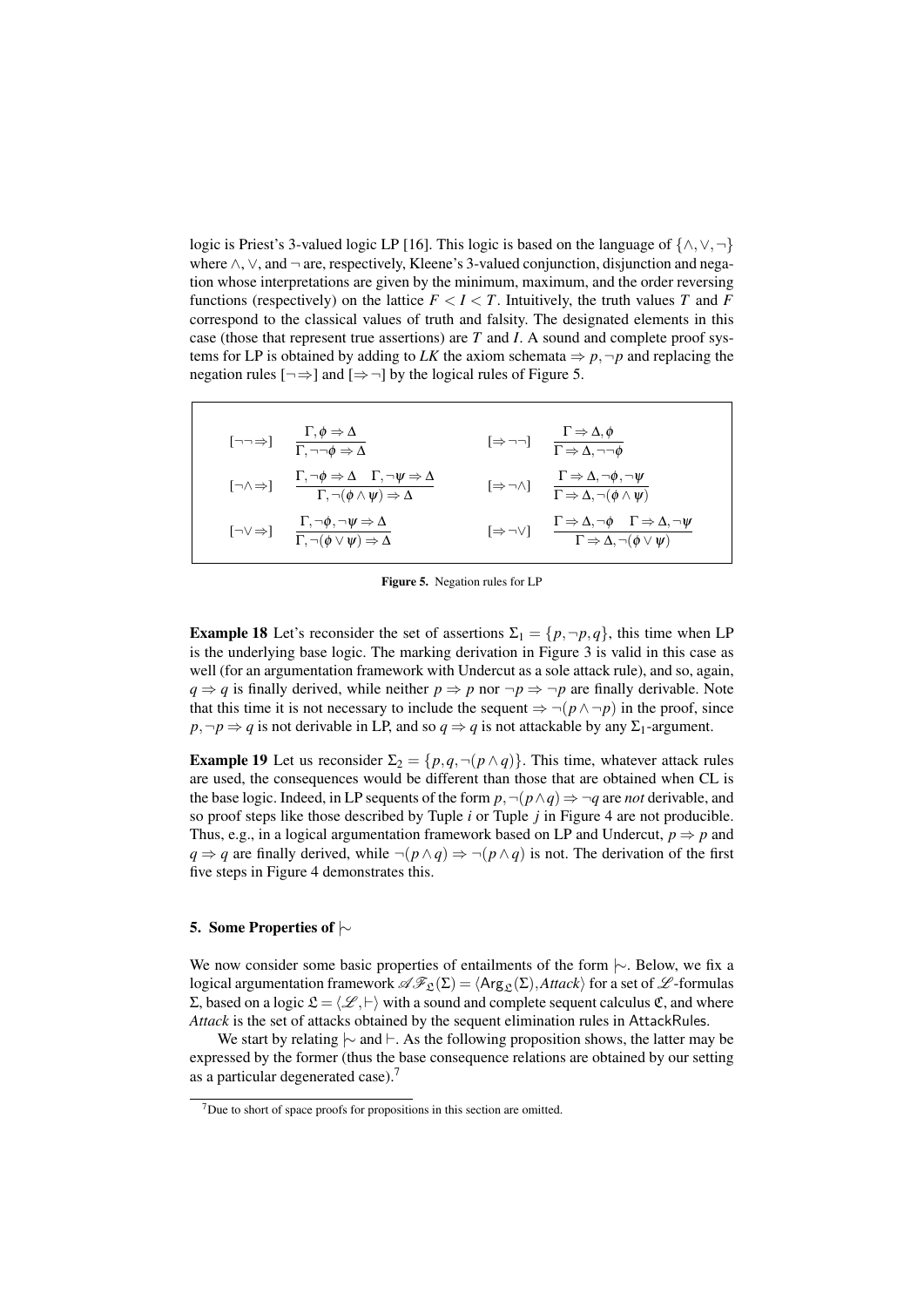**Proposition 20** If AttackRules =  $\emptyset$  *then*  $\sim$  *and*  $\vdash$  *coincide.* 

Another case where *|∼* and *⊢* correlate is the following:

**Proposition 21** *If*  $\Sigma$  *is conflict free with respect to*  $\mathscr{AF}_{\Sigma}(\Sigma)$  *(that is, there are no*  $s, s' \in$  $\mathsf{Arg}_{\mathfrak{L}}(\Sigma)$  *such that*  $(s, s') \in \mathit{Attack})$  *then*  $\Sigma \sim \psi$  *iff*  $\Sigma \vdash \psi$ *.* 

In the general case, we have:

**Proposition 22** *If*  $\Sigma \sim \psi$  *then*  $\Sigma \vdash \psi$ *.* 

Proposition 21 implies, in particular, that *|∼* is *cautiously reflexive*: for every formula  $\psi$  such that  $\psi$   $\psi$   $\neg$   $\psi$  it holds that  $\psi$   $\sim \psi$ .<sup>8</sup> Yet, as (all) the examples in the previous section show, *|∼* may not be reflexive. These examples also show that in general *|∼* is not monotonic either. For instance, when  $\mathfrak{C} = LK$  and AttackRules consists of any of the attack rules considered in the examples above, we have that  $p \sim p$  while  $p, \neg p \not\sim p$ .

**Proposition 23** *Let*  $\mathcal{L} = \langle \mathcal{L}, \vdash \rangle$  *be a propositional logic and let*  $\sim$  *be an entailment relation induced by an argumentation framework that is based on* L*. If ⊢ is paraconsistent*<sup>9</sup> *then so is |∼.*

The next proposition shows the "proof invariance" of final derivability.

**Proposition 24** Let  $\mathscr{F}_{\mathfrak{L}}(\Sigma)$  be a logical argumentation framework,  $\mathfrak{C}$  a sequent calcu- $\ell$ *lus for*  $\mathfrak{L}$ *, and*  $\vert\sim$  *the entailment induced by them. If*  $\Sigma$  $\vert\sim$   $\phi$  *then every marking A*  $\mathscr{F}_{\mathfrak{L}}^{\mathfrak{C}}(\Sigma)$ *derivation*  $\mathscr{D}$  *can be extended to a marking*  $\mathscr{AF}_{\mathfrak{L}}^{\mathfrak{C}}(\Sigma)$ -derivation  $\mathscr{D}'$  such that a tuple *with*  $\Gamma \Rightarrow \varphi$  *(where*  $\Gamma \subseteq \Sigma$ *) is finally derived in*  $\mathscr{D}'$ *.* 

Next, we characterize  $\sim$ <sub>C</sub><sub>*Attack*</sub>-entailments in which *Attack* contains the rules Undercut or Rebuttal. We start with Undercut. When  $\mathfrak{C} = LK$ , it holds that  $\Sigma \rightarrow_{LK, \text{Ucut}} \varphi$  iff φ follows in CL from the intersection of the maximal classically consistent subsets of  $\Sigma$ .<sup>10</sup> For the general case we make two assumptions. One is that the base logic satisfies (a variation of) the law of excluded middle (Definition 25). The other assumption is about the consistency preservation of  $\mathfrak{C}$ : proofs in  $\mathfrak{C}$  may not use sequents with inconsistent premises unless this is essential for the proof (Definition 26).

**Definition 25** A logic  $\mathcal{L} = \langle \mathcal{L}, \vdash \rangle$  is called *complete*, if  $\vdash \neg(\psi \land \neg \psi)$  for every formula <sup>ψ</sup> in *L* .

Clearly, both of CL and LP (as well as any other truth functional 3-valued logic with a designated middle element *I*, for which  $\neg I = I$  are complete.

**Definition 26** A calculus  $\mathfrak{C}$  for  $\mathfrak{L} = \langle \mathcal{L}, \vdash \rangle$  is called *normal*, if it contains the axiom <sup>ψ</sup> *⇒* <sup>ψ</sup> and it is *consistency preserving*: for every set ∆ of formulas in *L* such that 0*¬* ∧ ∆ *′* for all ∆ *′ ⊆* ∆, the following holds: If ∆ *⊢* <sup>ψ</sup> then there is a C-proof of ∆*⇒*<sup>ψ</sup> where  $\{\Gamma_1 \Rightarrow \Delta_1, \ldots, \Gamma_n \Rightarrow \Delta_n\}$  is the set of all used sequents in the proof, and  $\nvdash \neg \land \Theta$ for all  $\Theta \subseteq \Delta \cup \bigcup_{i=1}^{n} \Gamma_i \cup \{\psi\}.$ 

<sup>&</sup>lt;sup>8</sup>Note that the condition is indeed required here. For instance, in an argumentation framework based on CL and Undercut it holds that  $p \land \neg p \not\sim p \land \neg p$ .

 $^{9}$ That is, for different atoms *p*, *q* it holds that *p*,  $\neg p \nvdash q$ .

<sup>10</sup>We shall show this is the full version of the paper.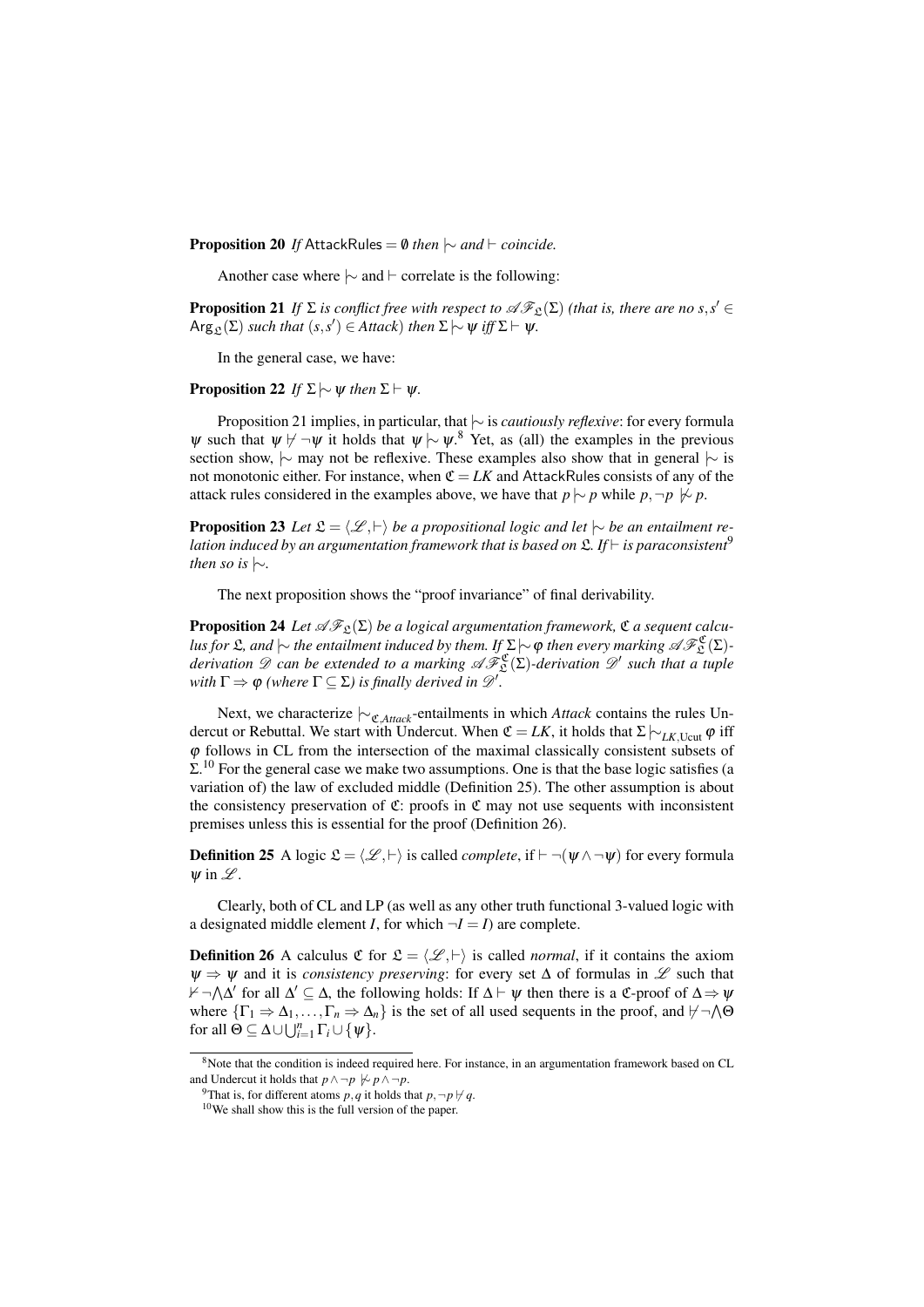**Proposition 27** *Let*  $\mathscr{AF}_{\mathfrak{L}}(\Sigma)$  *be a logical argumentation framework for a set*  $\Sigma$  *of formulas in L*, based on a complete logic  $\mathfrak{L} = \langle \mathcal{L}, \vdash \rangle$  with a normal, sound and complete *calculus* **C***, and where Undercut is an attack rule. If*  $\Sigma \vdash c$ <sub>*CAttack* **φ** *then there is a* **C***-proof*</sub> *of*  $\Gamma \Rightarrow \varphi$  *for some*  $\Gamma \subseteq \Sigma$ *, where*  $\{\Gamma_1 \Rightarrow \Delta_1, \ldots, \Gamma_n \Rightarrow \Delta_n\}$  *is the set of all used sequents in the proof (including*  $\Gamma \Rightarrow \varphi$ )*, and there is no*  $\Delta \subseteq \Sigma$  *for which* 

- *• ̸⊢ ¬*<sup>∧</sup> ∆ *′ for all* ∆ *′ ⊆* ∆*, and*
- $\Delta \vdash \neg \bigwedge \Gamma'_i$  *for some*  $\Gamma'_i \subseteq \Gamma_i$  ( $1 \leq i \leq n$ )*, where*  $\Gamma_i \subseteq \Sigma$ *.*

The converse of Proposition 27 holds for logics that are not complete and whose sequent calculus is not necessarily normal, but this time we assume that Undercut is the sole attack rule and that  $\Sigma$  is finite.

**Proposition 28** *Let*  $\mathscr{AF}_{\mathfrak{L}}(\Sigma)$  *be a logical argumentation framework for a finite set*  $\Sigma$  *of formulas in L*, based on a logic  $\mathfrak{L} = \langle \mathcal{L}, \vdash \rangle$  with a sound and complete calculus  $\mathfrak{C}$ *, and where Undercut is the attack rule. It holds that*  $\Sigma \sim \mathcal{C}$ <sub>*C,Ucut* φ *whenever there is a proof in*</sub>  $\mathfrak{C}$  *of*  $\Gamma \Rightarrow \varphi$  *for some*  $\Gamma \subseteq \Sigma$ *, where*  $\{\Gamma_1 \Rightarrow \Delta_1, \ldots, \Gamma_n \Rightarrow \Delta_n\}$  *is the set of all used sequents in the proof (including*  $\Gamma \Rightarrow \varphi$ )*, and there is no*  $\Delta \subseteq \Sigma$  *for which* 

- *•* 0 *¬* ∧ ∆ *′ for all* ∆ *′ ⊆* ∆*, and*
- $\Delta \vdash \neg \bigwedge \Gamma'_i$  for some  $\Gamma'_i \subseteq \Gamma_i$   $(1 \leq i \leq n)$ *, where*  $\Gamma_i \subseteq \Sigma$ *.*

By Proposition 27 and 28 we have a characterization of entailments based on complete logics and Undercut.

Corollary 29 *Let*  $\mathscr{AF}_{\mathfrak{L}}(\Sigma)$  *be a logical argumentation framework for a finite set*  $\Sigma$  *of formulas in*  $\mathscr{L}$ *, based on a complete logic*  $\mathfrak{L} = \langle \mathscr{L}, \vdash \rangle$  *with a normal, sound and complete calculus*  $\mathfrak{C}$ *, and where Undercut is the attack rule. Then*  $\Sigma \rightarrow_{\mathfrak{C}} \mathfrak{C}$  *u*<sub>cut</sub>  $\varphi$  *if and only if there is a proof in*  $\mathfrak{C}$  *of*  $\Gamma \Rightarrow \varphi$  *for some*  $\Gamma \subseteq \Sigma$ *, where*  $\{\Gamma_1 \Rightarrow \Delta_1, \ldots, \Gamma_n \Rightarrow \Delta_n\}$  *is the set of all used sequents in the proof, and there is no* ∆ *⊆* Σ *for which*

- *•* 0 *¬* ∧ ∆ *′ for all* ∆ *′ ⊆* ∆*, and*
- $\Delta \vdash \neg \bigwedge \Gamma'_i$  for some  $\Gamma'_i \subseteq \Gamma_i$   $(1 \leq i \leq n)$ *, where*  $\Gamma_i \subseteq \Sigma$ *.*

Let us turn to logical frameworks with Rebuttal. It is possible to show propositions that are dual to 27 and 28, where Undercut is replaced by Rebuttal, and the condition

• There is no  $\Delta \subseteq \Sigma$  for which  $\Delta \vdash \neg \wedge \Gamma'_i$  for some  $\Gamma'_i \subseteq \Gamma_i$   $(1 \leq i \leq n)$  where  $\Gamma_i \subseteq \Sigma$ ,

is replaced by the condition

• There is no  $\Delta \subseteq \Sigma$  for which  $\Delta \vdash \neg \psi_i$  for some  $1 \leq i \leq n$  where  $\Gamma_i \subseteq \Sigma$  and  $\Delta_i = \{\psi_i\}.$ 

Thus, we have a characterization of entailments based on complete logics and Rebuttal:

**Proposition 30** *Let*  $\mathscr{AF}_{\mathfrak{L}}(\Sigma)$  *be a logical argumentation framework for a finite set*  $\Sigma$ *of formulas in L*, based on a complete logic  $\mathfrak{L} = \langle \mathcal{L}, \vdash \rangle$  with a normal, sound and *complete calculus* **C***, and where Rebuttal is the attack rule. Then* Σ*|*∼<sub>*C,Reb*</sub>  $\varphi$  *if and only if there is a proof in*  $\mathfrak{C}$  *of*  $\Gamma \Rightarrow \varphi$  *for some subset*  $\Gamma \subseteq \Sigma$ *, where*  $\{\Gamma_1 \Rightarrow \Delta_1, \ldots, \Gamma_n \Rightarrow \Delta_n\}$ *is the set of all used sequents in the proof, and there is no subset* ∆ *⊆* Σ *for which*

- *•* 0 *¬* ∧ ∆ *′ for all* ∆ *′ ⊆* ∆*, and*
- $\bullet$   $\Delta$  *⊢*  $\neg$   $\psi$ *i for some*  $1 \leq i \leq n$  *where*  $\Gamma$ *i*  $\subseteq$   $\Sigma$  *and*  $\Delta$ *i* = { $\psi$ *i}.*